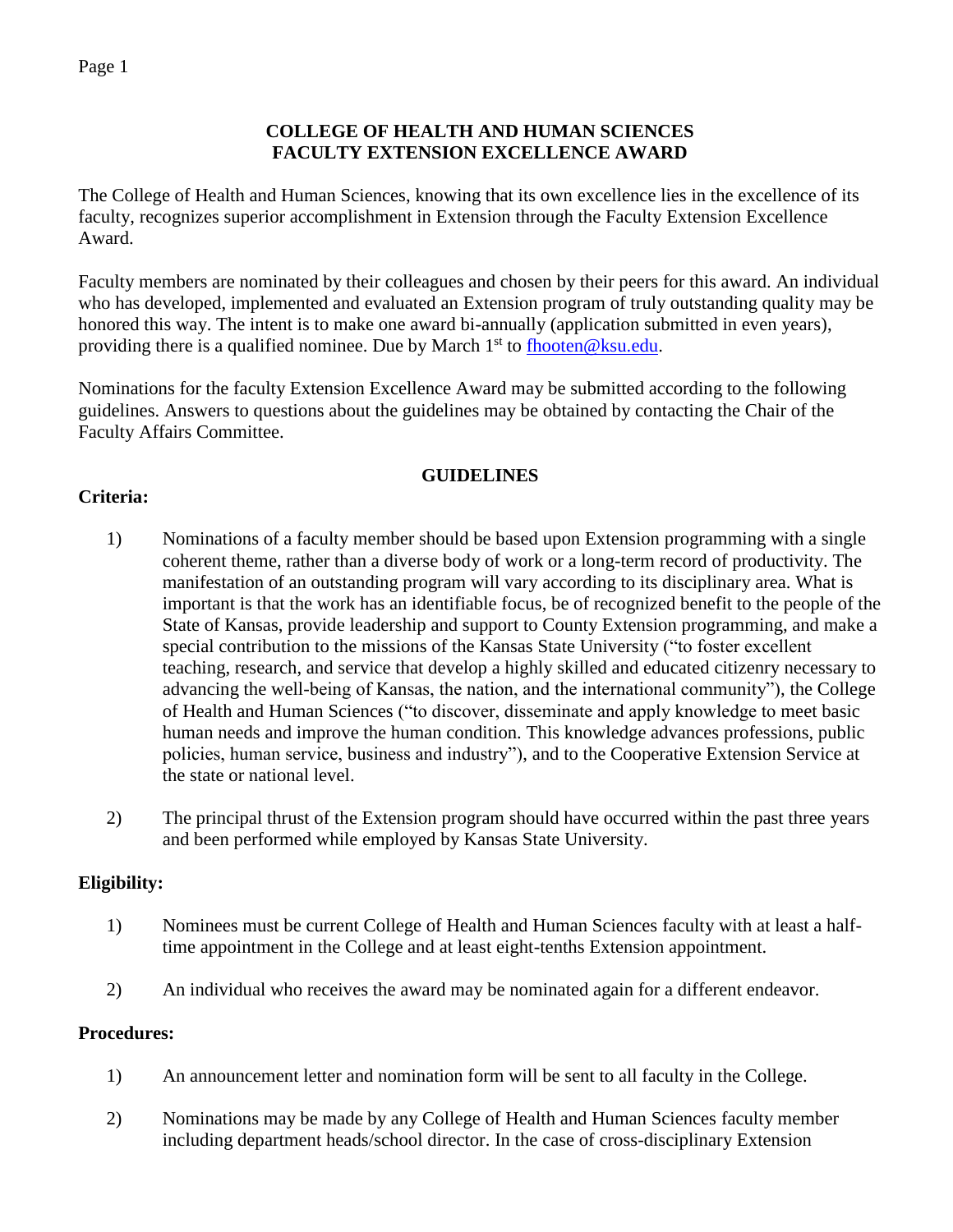programming not uniquely associated with a single department, a nomination may also be made by any group of faculty members.

- 3) Nomination materials will be evaluated by a review committee consisting of members of the college's Awards Committee. Nominees for the award may not serve on the review committee. Faculty on the committee who write a letter for a nominee may not vote for applicants of this award. Each member of the review committee will evaluate materials submitted by/on behalf of each nominee. The members will discuss the nominees and recommend one for the award.
- 4) Since the members serving on the review committee may not be experts in the nominee's field, it is imperative that nomination materials communicate the reasons for considering the work superior relative to other work in the field.
- 5) The nominee must follow the award guidelines in order for the committee to consider your application. All nominees will be notified and will then be given instructions to electronically submit application materials to the designated College Awards Committee representative. The following application materials are to be incorporated into one pdf file and be submitted by the due date:
	- a. Name, rank, and department nominee.
	- b. Title of the work on which the nomination is based.
	- c. A very brief description (limit one paragraph), in language understandable to general public, of the work upon which the nomination is based and the recognition it has received.
	- d. Describe why the work is considered outstanding. Include professional and public acclaim, breadth of acceptance, scholarship, relevance to contemporary needs, requests for presentations and further dissemination, and the program's role in providing exemplary leadership. Funding by external agencies, while not essential as an independent criterion, may be cited. This section should be limited to 5 pages.
	- e. Three letters of support relating to the specific K-State Research and Extension program are to be submitted electronically to the nominee for inclusion in their complete application, These letters should be from individuals well qualified to be knowledgeable about the focus of the body of work. At least one of the individuals is to not be affiliated with the College of Health and Human Sciences or with the program itself.
	- f. A brief, current résumé (limit 10 pages).
	- g. Do not submit additional materials (e.g., program materials, copies of papers, slides or recordings). The review committee will request such material if it is needed. In general, reviewers from other disciplines must rely upon the evaluations and expertise of the sources quoted in the nominations rather than upon their own knowledge of the subject matter.
- 6) Following the committee's evaluation of the nominees, the chair of the review committee will submit a written recommendation to the Dean. The Dean will notify the award recipient and the candidates who did not receive the award before announcing the award to the faculty, staff, and students.

#### Page 2